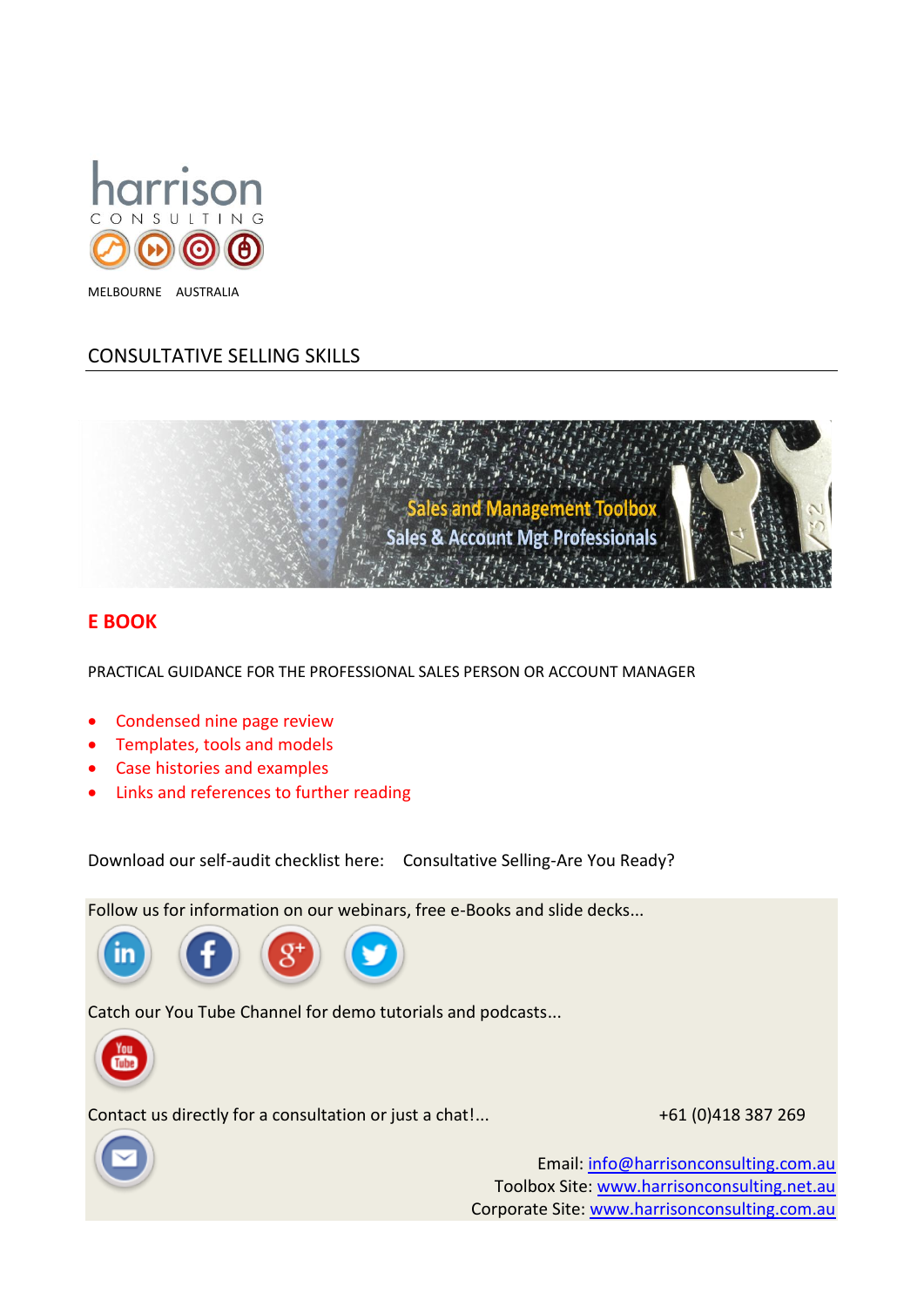

**Account Mgt Professionals** Sales &



# CONTENT

- Introduction
- The Consultative Relationship
- Top Tier Selling
- Four Key Questions
- The Buyer's Point of View
- The Consultative Paradigm
- The Link With Marketing Strategy
- The Three Phases of Consultative Selling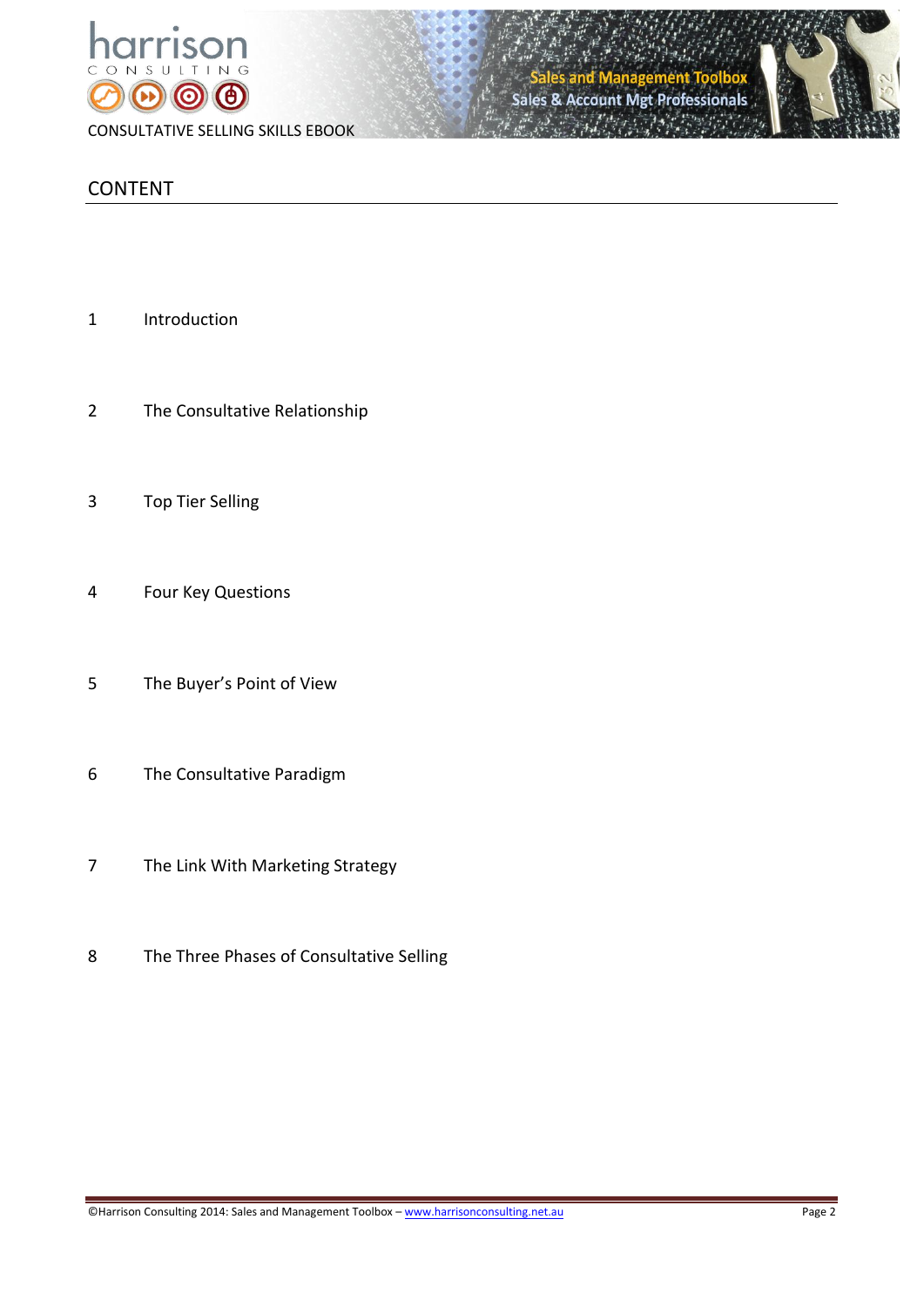# 1 Introduction

To be effective and successful today sales people need highly developed consultative selling skills.

Such skills are foreign to the "professional visitor" who applies standard techniques to opening, presenting, handling objections and closing calls. These are the techniques of product-oriented, or vendor, selling. There is nothing "wrong" with them, it's just that they are a bit limited for many B2B account management

situations. Buyers are constantly lifting their own procurement skills, and sellers frequently need to step out of the comfort zone of purchasing and operations to talk with other players in the customer decision heirarchy.

"*Top-tier management deals rarely with vendors and then only under duress. They speak different languages. Vendors speak price and performance benefits. Management speaks value and profit contribution. Vendors speak costs. Management speaks return on investment. Vendors speak of their competitors. Management is concerned about its own. Vendors wonder when Management will ever buy. Management wonders when vendors presentations will ever end*."



**Account Mgt Professionals** 

# 2 The Consultative Relationship



- needs-focussed selling skills
- marketing understanding
- business management
- financial acumen
- relationship building

Consultative selling involves selling the product range but also includes:

- monitoring the customer's business for future opportunities
- planning the business development of the customer through adding value
- evaluating the impact of market trends on the customer's business
- selling the benefits of establishing a long term relationship
- ensuring that your proposal is "sold" to all organisational levels of the customer, not just the buyer

The fundamental sales process remains the same – it is the "product" or the offer which alters.

The aim is to identify and capitalise on opportunities for joint business development by the buying and selling companies. The consultative relationship is built by offering continuous incremental profit opportunities, over a long term period. To be able to do this both parties must be aware of the financial goals and measurements of each others business, and then prepare and present joint profit improvement proposals. All of this can be applied whether you are operating with channel partners, or selling direct to end-user accounts.

©Harrison Consulting 2014: Sales and Management Toolbox – www.harrisonconsulting.net.au Page 3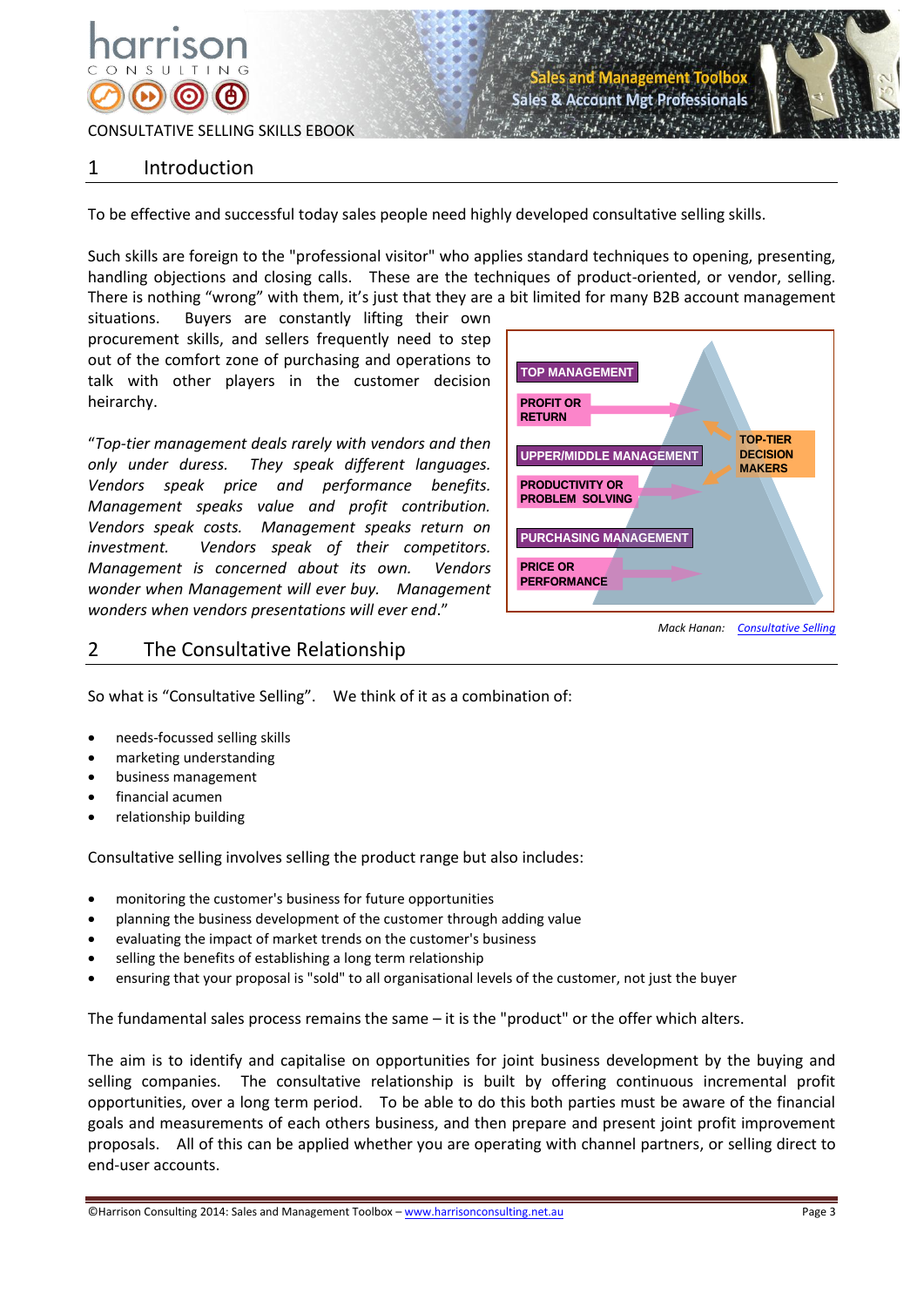

**Account Met Professionals** 



CONSULTATIVE SELLING SKILLS EBOOK

# 3 Top Tier Selling

Consultative selling talks the language of "top-tier" decision makers. Joint opportunities are found for continuous improvement in profit/profitability and salespeople become vitally important to the customer, especially in channel management. All of this usually requires:

- benefit selling skills to be enhanced, with advanced question techniques *(to uncover information)*
- know-how in marketing, business management and category management *to add value to the sales approach*
- a new set of financial skills *to identify, quantify and present profit improvement opportunities*
- special skills and paradigms *to meet objections and negotiate to a profitable conclusion* improved internal information flows
- *to empower and equip consultative salespeople*

To be effective in a consultative relationship the needs of each level must be met, and their language differs. At the top level you can expect to be talking about:

- the long term plan
- return on investment
- margin
- market positioning
- corporate image
- competitive advantage

# 4 Four Key Questions

To implement consultative selling you must position yourself as more than a product sales person, and must sell at the higher levels of your customer's organisation. When you do this, you can anticipate four common questions, as discussed below.

# **Why Do You Want To See Me?**

Senior managers are busy people and will only spend time with a sales person if they believe there are issues of importance to discuss. You will need to identify important, current issues, which have a real pay-off attached.

## **Why Do You Need My Involvement?**

Remember that senior managers are decision makers. But remember too, that their decisions are usually of a strategic nature; they employ middle managers to make routine decisions. You must have a valid reason for the senior manager's involvement in the decision making process, otherwise they will simply direct you back to their subordinates.

Remember also, that senior managers are interested in solutions rather than problems. Once a senior executive understands why you need their involvement, you will quickly have to move the program forward with concrete recommendations.

©Harrison Consulting 2014: Sales and Management Toolbox – www.harrisonconsulting.net.au Page 4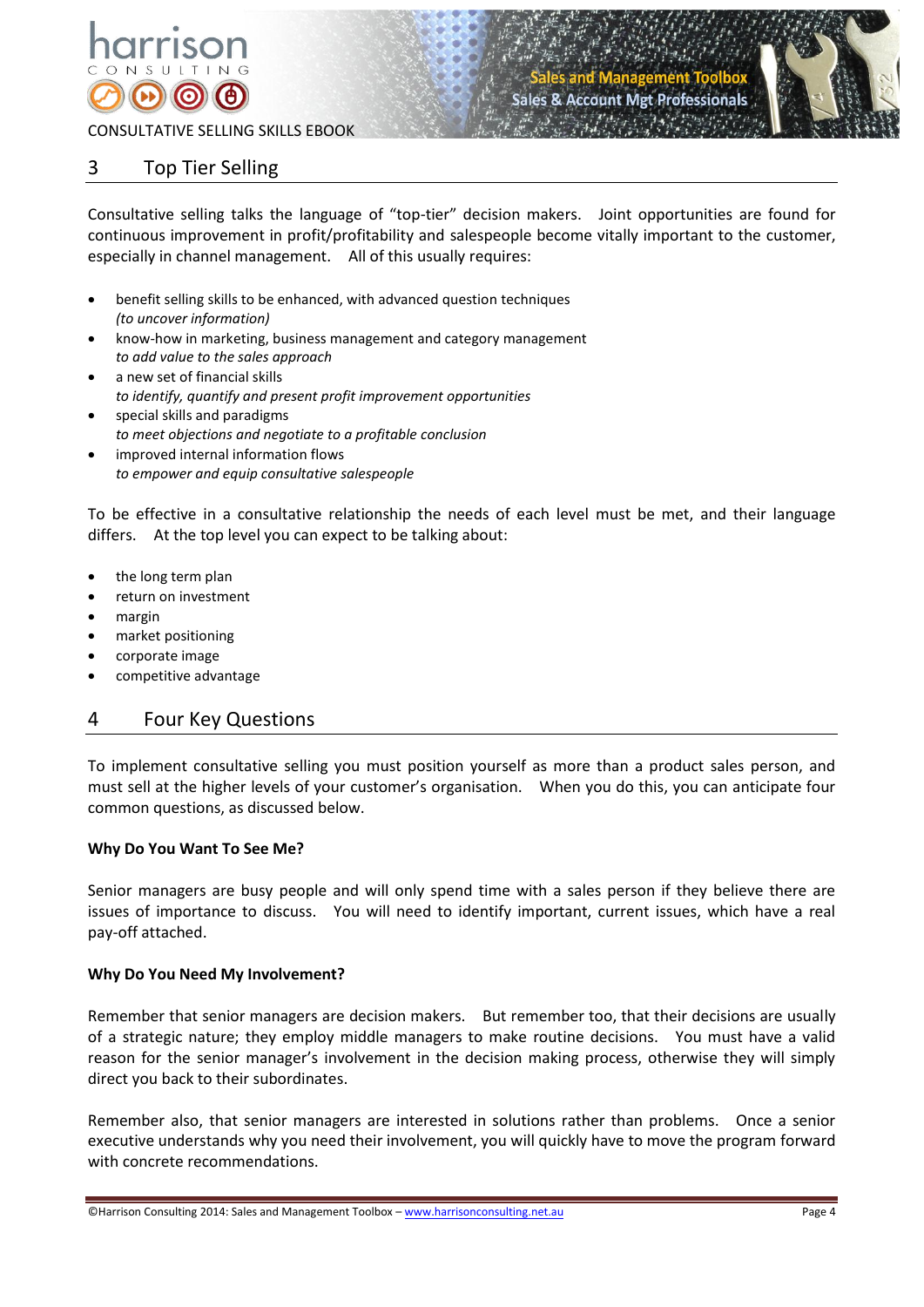



#### **How Do I Know It Will Work?**

If senior managers are interested in the incremental profit opportunity which you can identify, you will be immediately challenged to explain how it works. This does not mean the "nuts and bolts" of delivery arrangements (for example) but rather a request for proof of the workability of your solution. You need to demonstrate the profits in some detail, and you will probably need to involve operational and more junior management in this.

#### **When Do We Start?**

Senior managers do not like to waste time! If you are successful in "whetting their appetite" it is quite likely they will expect you to begin yesterday! Time is money and every minute of delay means missed opportunities.

# 5 The Buyer's Point of View

This is a quick review of the "psychology" of selling "101".

Whether the "buyer" is an End-User, Dealer, or Consumer, their purchase decision will depend on the balance of objective/job-related/logic needs versus subjective/personal/emotive needs.

Most of your customers would probably claim to make purchasing decisions rationally and logically, taking account of facts in relation to their Company's or their own best interests. However, different functional personnel are likely to have different views on what exactly their organization's best interests are, and therefore which facts are most significant.

Consider, for example, the typical attitudes towards money of:

- Finance/purchasing (spend as little as possible, or below budget)
- Production (produce as cost-efficiently as possible)
- Design engineers (create the best)
- Marketing (invest to produce an ability to satisfy market needs better than the competition at a profit)
- Consultants
- **Contractors**

Furthermore, even the most conscientious decision makers can be influenced, consciously or subconsciously by the following factors, which the professional will seek to identify and satisfy in their communication:

| Security    | Avoidance of risk or criticism, healthier conditions                  |
|-------------|-----------------------------------------------------------------------|
| Pride       | In achievement, concerned with prestige, quality, "the best"          |
| Pleasure    | In appearance, design                                                 |
| Sentiment   | Habits or preferences, prejudices                                     |
| Envy        | Of colleagues, competitors, conditions                                |
| Praise      | Approval, recognition, respect from superiors/colleagues/subordinates |
| Power       | <b>Status and promotion</b>                                           |
| Convenience | Saving of time or effort                                              |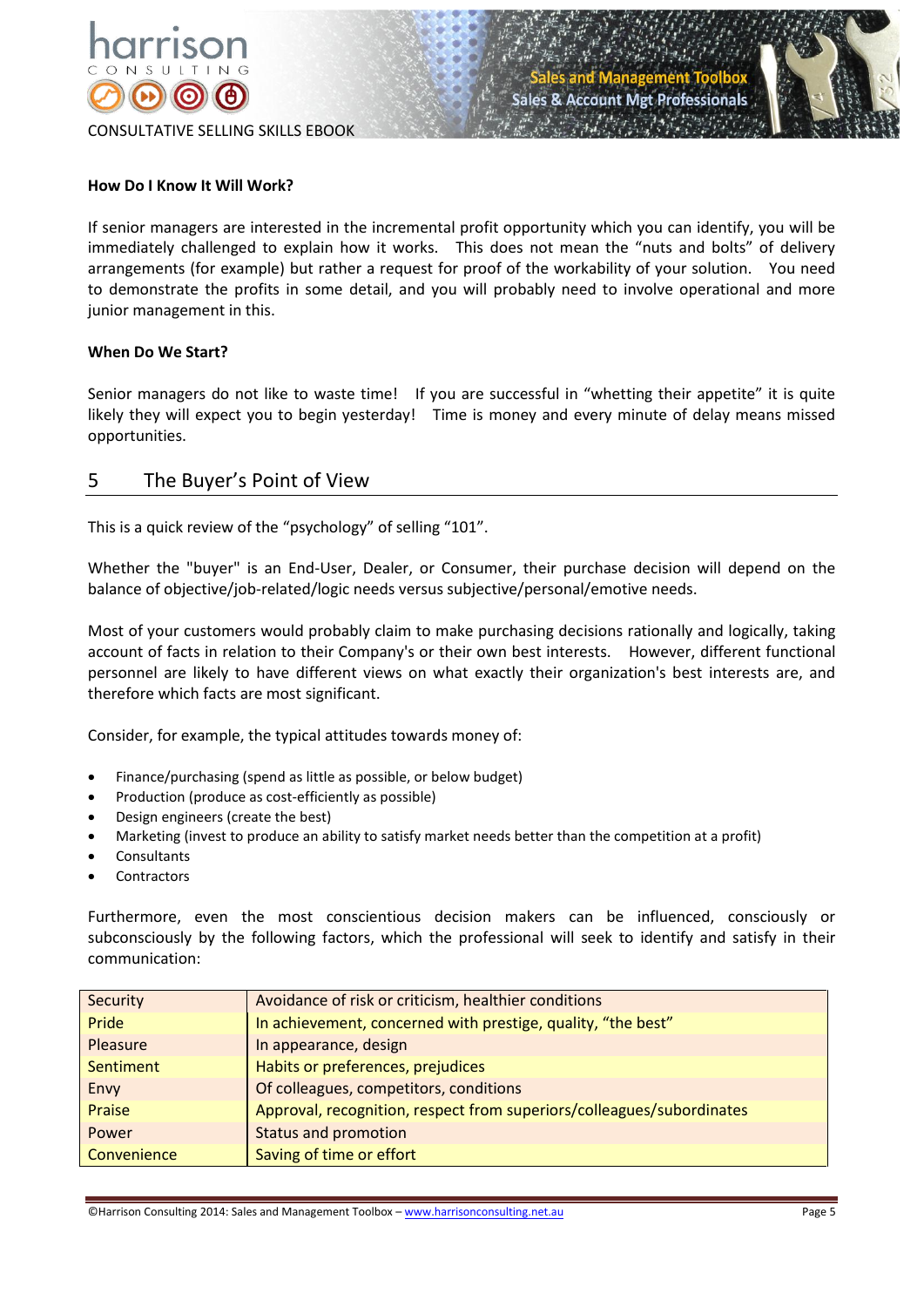



Clearly, to be successful as a consultative salesperson, you must:

- understand their business and problems
- listen and think not only of your own world
- give facts, not exaggerated claims, and not talk in generalities
- avoid being pushy, asking for too much, and not keeping your promises

The message is clear for us. We must constantly try to understand their views, and find areas where both parties can benefit. After all, we are supposed to be business partners not adversaries!

People buy to satisfy a felt need. Remember, this applies to almost any "buying decision" whether the purchase is an idea, a product or a proposal! They fail to "buy" when:

- they have no need .... or ....
- they have a need, but do not feel it .... or ....
- they have a need, recognise it, but do not believe you can meet their need! .... or ....
- they cannot afford it!

Remember, too, these needs can be totally rational, logical and objective; or they can be irrational, illogical and subjective. Even business people make emotional decisions, as we know only too well.

| <b>Business Needs may be:</b> | <b>Personal Needs may be:</b> |  |
|-------------------------------|-------------------------------|--|
| Profit, value, cash           | Save time                     |  |
| Provide quality products      | <b>Meet budgets</b>           |  |
| Cut down admin. or staff      | Catch eye of head Office      |  |
| <b>Retain customers</b>       | Keep out of trouble           |  |
| Neat, tidy operation          | Avoid staff problems          |  |
| Provide full range of goods   | Make the operation a success  |  |
| Etc.                          |                               |  |

Be aware of the full range of needs, and use your customer knowledge and information to help your customer uncover their own needs. This is the first step in successful "persuasion psychology", and is a good foundation for consultative selling.

# 6 The Consultative Paradigm

Consultative selling is non-manipulative selling. It is based on a sincere desire to build a creative climate between "buyer" and "seller", using a new "paradigm". It requires a balance between the needs and goals of both (or all) parties, and "slick" selling techniques are not appropriate.

In particular, consultative selling is intensely concerned with meeting the other party's needs, especially financially. The aim is to maximise profitability, productivity and long-term security for both parties, and this requires the marketer to understand the customer's business as thoroughly as the customer does him/herself. These financial aspects are covered in additional backgrounders and eBooks, which you can find on this toolbox web site.

©Harrison Consulting 2014: Sales and Management Toolbox – www.harrisonconsulting.net.au Page 6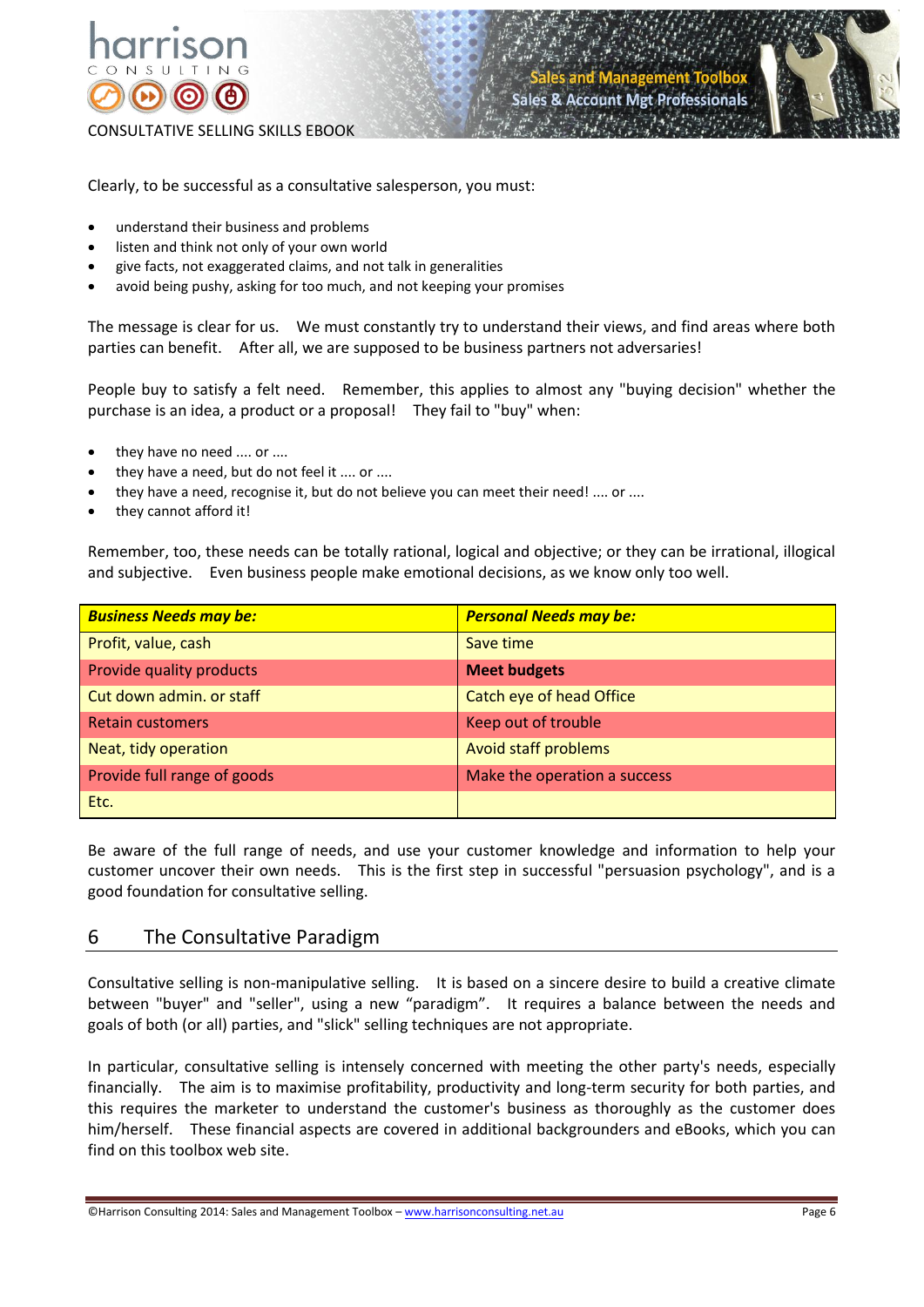



If you have seen the movie: "[In Good Company](http://www.imdb.com/title/tt0385267/)", you have seen an informal approach in action...

#### In Good Company (2004) Dennis Quaid, Topher Grace *Wikipedia*

*Dan Foreman [\(Dennis Quaid\)](http://en.wikipedia.org/wiki/Dennis_Quaid) is a 51-year-old advertising executive and head of sales for Sports America, a major sports magazine. Happily married with two daughters, Dan faces a life-changing event when his magazine is bought out by Globecom, an international corporation that promotes the corporate concept of "synergy". After he is forced to fire several of his longtime colleagues, Dan is demoted and becomes the "wingman" of his new boss, Carter Duryea [\(Topher Grace\)](http://en.wikipedia.org/wiki/Topher_Grace), a 26-year-old business school prodigy. While Dan develops clients through handshake deals and relationships, Carter champions the corporate creed of synergy, cross-promoting the magazine with the cell phone division and "Krispity Krunch", a snack food also owned by Globecom.*



Carter's slick, technique-laden sales approach does not sit well with the semi-retired founder of this major client, who prefers the non-assuming and conversational line taken by Dan. Carter's "pitch" is going nowhere!

Dan takes over the call and identifies the customer's needs, gently allowing him to turn his previously negative posture into an enthusiatic yes. He does this by allowing the client the space (safety) to reveal his personal ambivalence towards his son-in-law and new senior management colleague.

As they leave the client's premises after a stunningly successful meeting, Carter is stopped in his tracks by Dan's comment:

"You know what's the best thing about this piece of business? It's actually what they need – really good for them".

You could even extend the discussion to cover the type of business culture which is exhibited by the best exemplars of the consultative approach. Right through their business model, these best-in-class operators have made the following shift:

| <b>From: Seller - Buyer</b>       | <b>Partners</b><br>To:             |  |
|-----------------------------------|------------------------------------|--|
| <b>Product volume orientation</b> | Profit/return orientation          |  |
| Directive style                   | Supportive style                   |  |
| Fear of failure/penalties         | Learning from mistakes             |  |
| Leadership by demonstration       | Coaching and growth                |  |
| Policy and rules driven           | High ownership and problem solving |  |

As well as adjusting our "paradigm" or mind-set, we also need to shift from product benefit selling to such perspectives as:

- solving the customer's problems
- improving the customer's profit
- improving the customer's return
- improving the customer's productivity (in his/her eyes)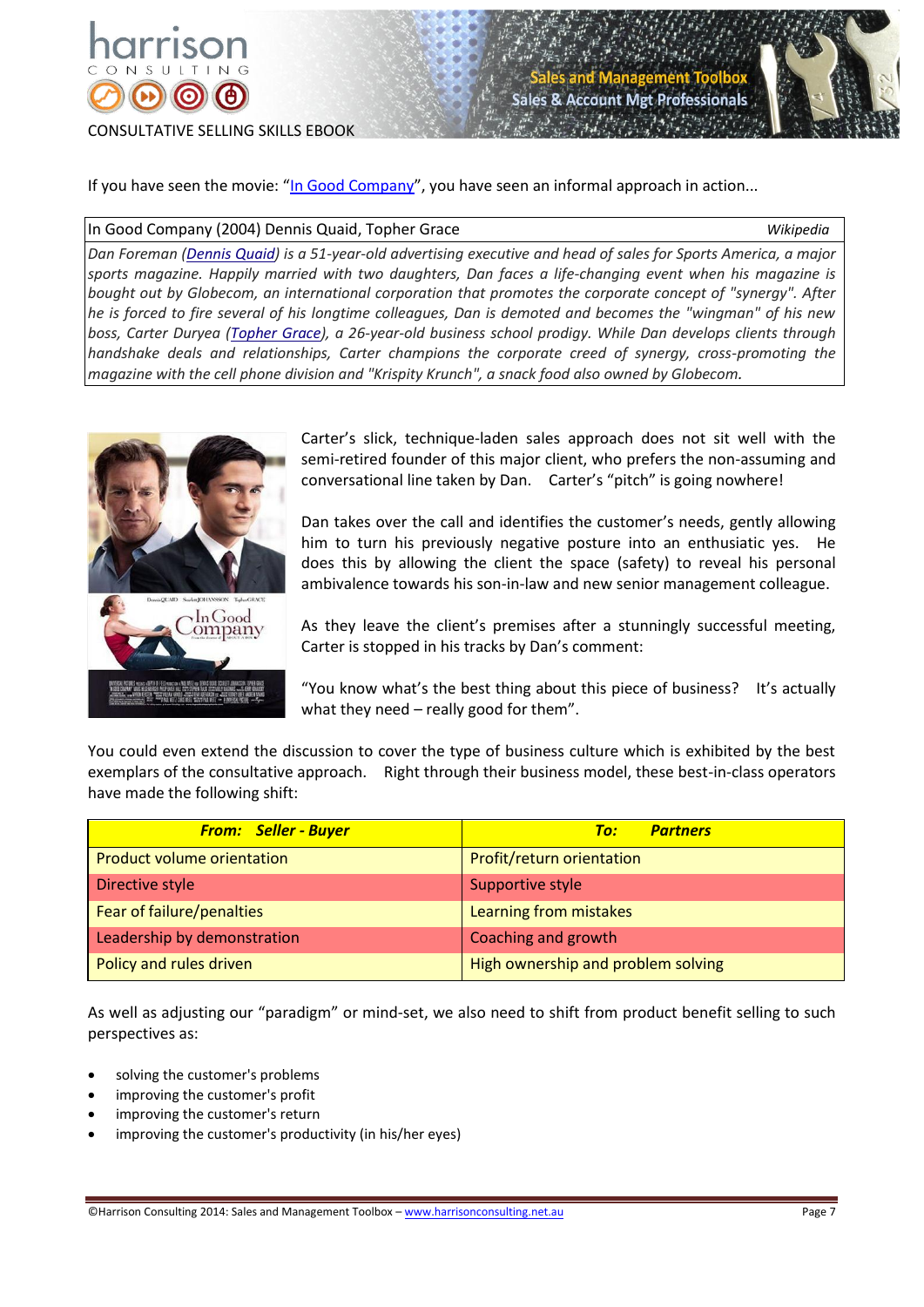



Notice that our own needs are not mentioned at all! We can no longer convince ourselves that:

*"the customer needs our double grommetted, left-hand thread widget wrench!"*

#### Or even...

*"the customer needs a level 6 fire rated product"*

#### Or even...

*"the customer needs reliable delivery"*

Such statements are based on our needs, and on the product or service we provide, not what the customer will derive from the transaction. If you disagree, ask yourself why the customer should follow your advice, and you will uncover the true need. The reason behind the first product requirement is probably to meet a "spec" or to do the job, the second is probably motivated by safety, compliance and client acceptance, and the third by being able to relax, knowing that the plant can keep working.

You might see this simply as an extension of the old "Needs, Benefits and Features" approach, which it is. But Consultative Selling is high level, value added selling. You must position yourself as more than a product salesperson, but without trying to run the customer's business. You must know their business well enough to be able to quantify how much profit you can add to their business, and demonstrate the improvement.

It takes time to establish the close trust-based relationship which is needed to underpin this consultative methodology, because you may be asking for sensitive information to quantify your business development proposals, and you have to earn the right first!

*Mack Hanan*, in his excellent book "*[Key Account Selling](http://www.amazon.com/Key-Account-Selling-Mack-Hanan/dp/081447828X)*", introduces a five-step cycle for developing consultative or value-based selling at Key Accounts:

- data basing
- penetration planning
- partnering
- proposing
- implementing

When the selling cycle turns over slowly, people problems are probably the reason. This puts a premium on the ability of marketers to achieve multiple partnerships with operating, financial, and managerial levels in their accounts.

The five-step cycle starts with data basing and proceeds to penetration planning, partnering, proposing, and implementing. Although these steps are generally sequential, feedback loops mean that, often, data basing must be returned to, planning must be revised, and the initial partnerings must be reinstituted with different influencers or decision makers. In these instances, the cycle is less of a progressive curve than a zigzag.

<sup>©</sup>Harrison Consulting 2014: Sales and Management Toolbox – www.harrisonconsulting.net.au Page 8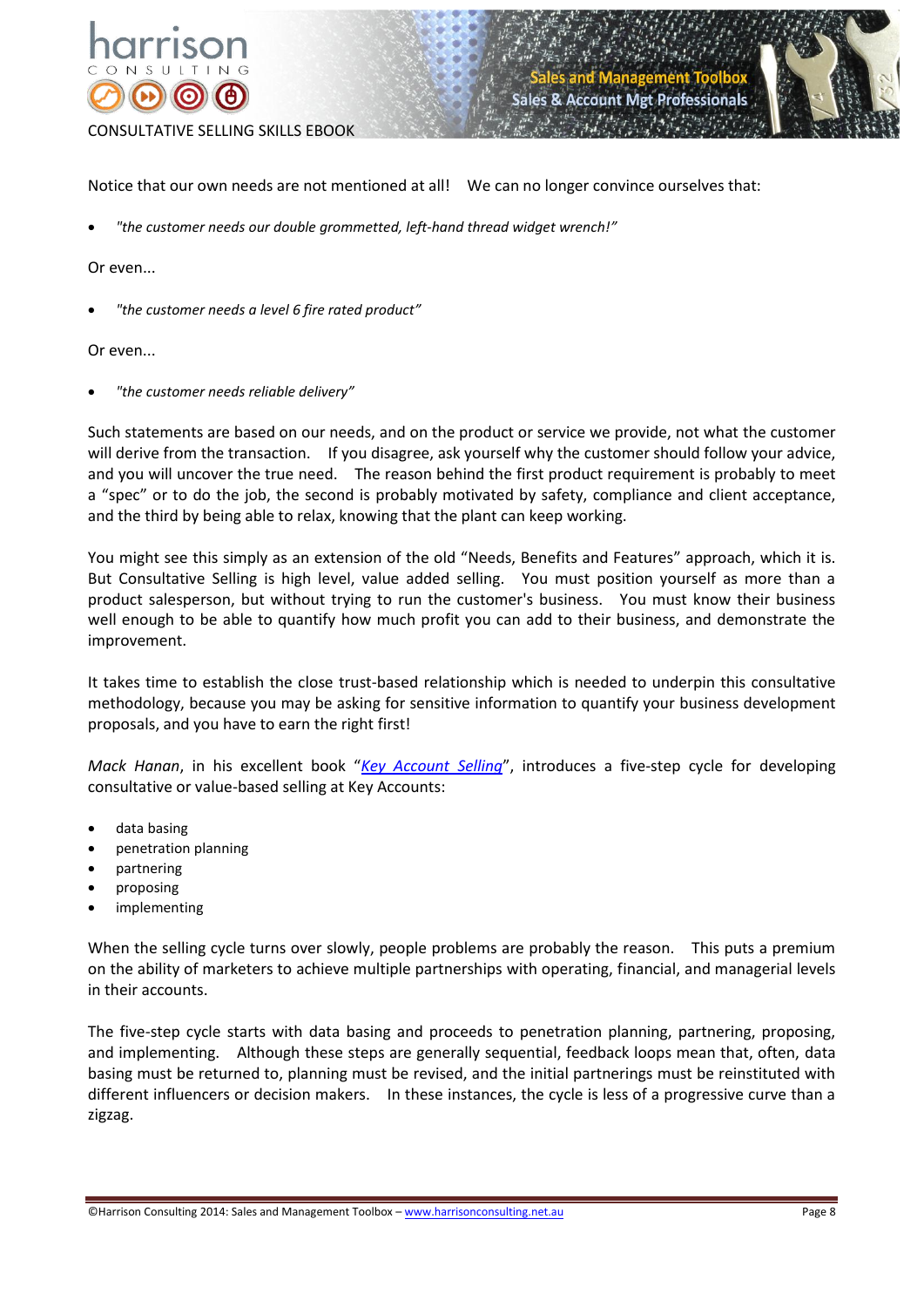



# 7 The Link With Marketing Strategy

In most companies, selling is regarded as a subservient marketing function. Others hedge, marrying sales and marketing in a single function. Marketing is the creation of customer perceptions of premium value for a business. Since high-margin prices are the reward for perceived premium value, marketing strategy obviously has the ability to make a serious positive or negative impact on consultative selling to key accounts. Total marketing strategy must be made supportive to key customer penetration.

*Peter Drucker*, regarded by many as the "father of modern management" says:

"*Marketing is not only much broader than selling, it is not a specialised activity at all. It encompasses the entire business. It is the whole business seen from the point of view of the final result, that is, from the customer's point of view. Concern and responsibility for marketing must therefore permeate all areas of the enterprise."*

Once marketing is seen as a top-tier function, urgency for close correlation of its component functions with top-tier selling will become apparent.

# 8 The Three Phases of Consultative Selling

Selling is both a science and an art. The art comes from "developing a set of skills for doing or performing, obtained by practice, study and observation". The science comes from the use of logical processes for planning and organising, and the thorough attention to detail.

The customer call, or interface, is the key activity in the consultative selling process; it is only during this phase that the customer can see the benefits derived from your products and services. So it is helpful to split the whole process into three phases:

- pre-customer interface
- customer interface
- post-customer interface

## **Pre-Customer Interface**

You must know your customer, their goals and objectives, their plans, attitudes, likes and prejudices. The amount of preparation depends on the customer relationship, but should never be omitted.

## **Customer Interface**

At the "Moment of Truth" all of your acquired knowledge and skills will be brought into play to maximise the benefit of the limited time opportunity.

## **Post-Customer Interface**

Once you've completed your meeting, you need to analyse the plusses and minuses, the "highs" and "lows", the objections you had to handle. Most of all, you need to think about what happens next.